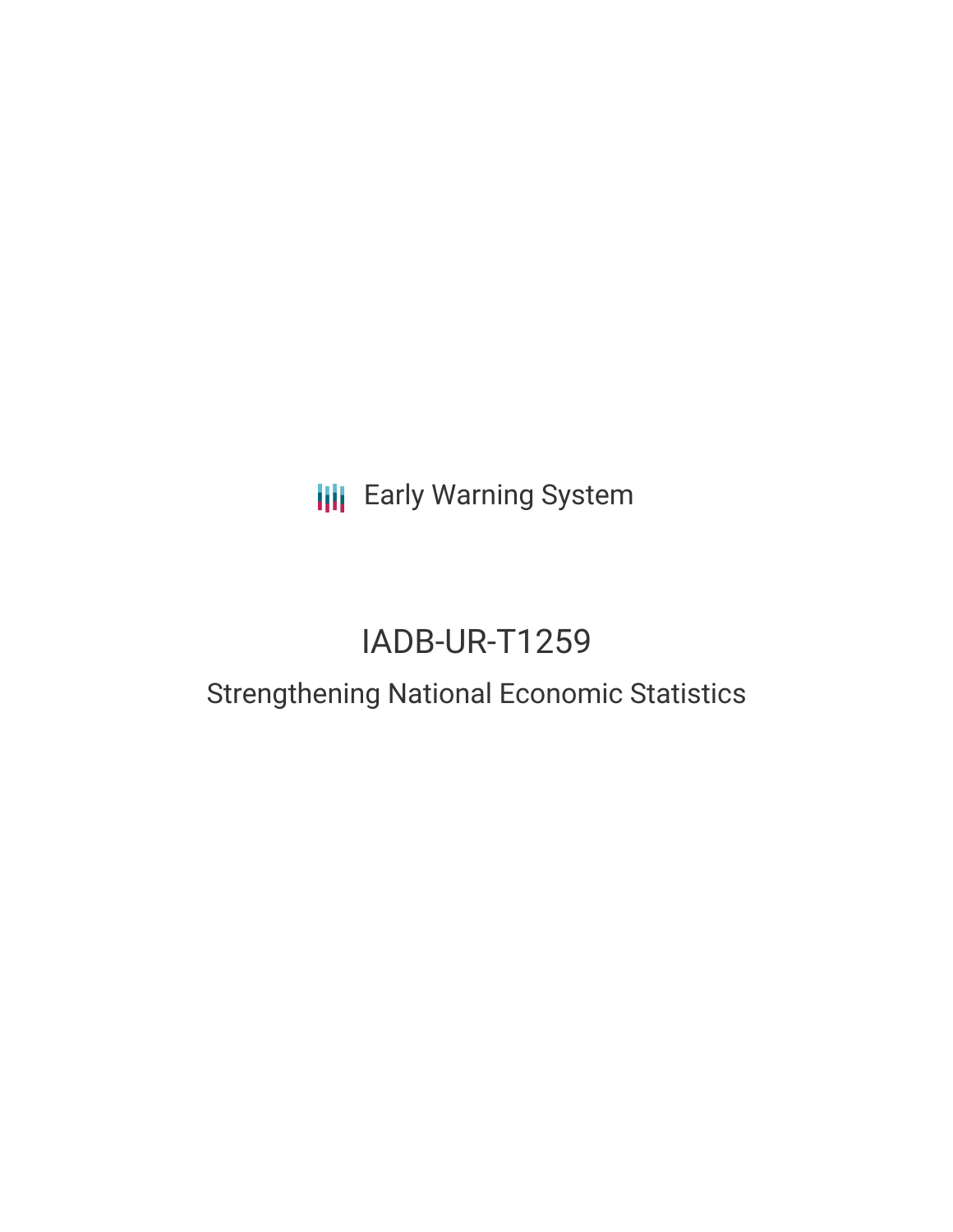

### **Quick Facts**

| <b>Countries</b>               | Uruguay                                   |
|--------------------------------|-------------------------------------------|
| <b>Financial Institutions</b>  | Inter-American Development Bank (IADB)    |
| <b>Status</b>                  | Approved                                  |
| <b>Bank Risk Rating</b>        | С                                         |
| <b>Voting Date</b>             | 2021-08-02                                |
| <b>Borrower</b>                | Government of Uruguay                     |
| <b>Sectors</b>                 | Industry and Trade, Technical Cooperation |
| <b>Investment Type(s)</b>      | <b>Advisory Services, Grant</b>           |
| <b>Investment Amount (USD)</b> | $$0.15$ million                           |
| <b>Project Cost (USD)</b>      | $$0.15$ million                           |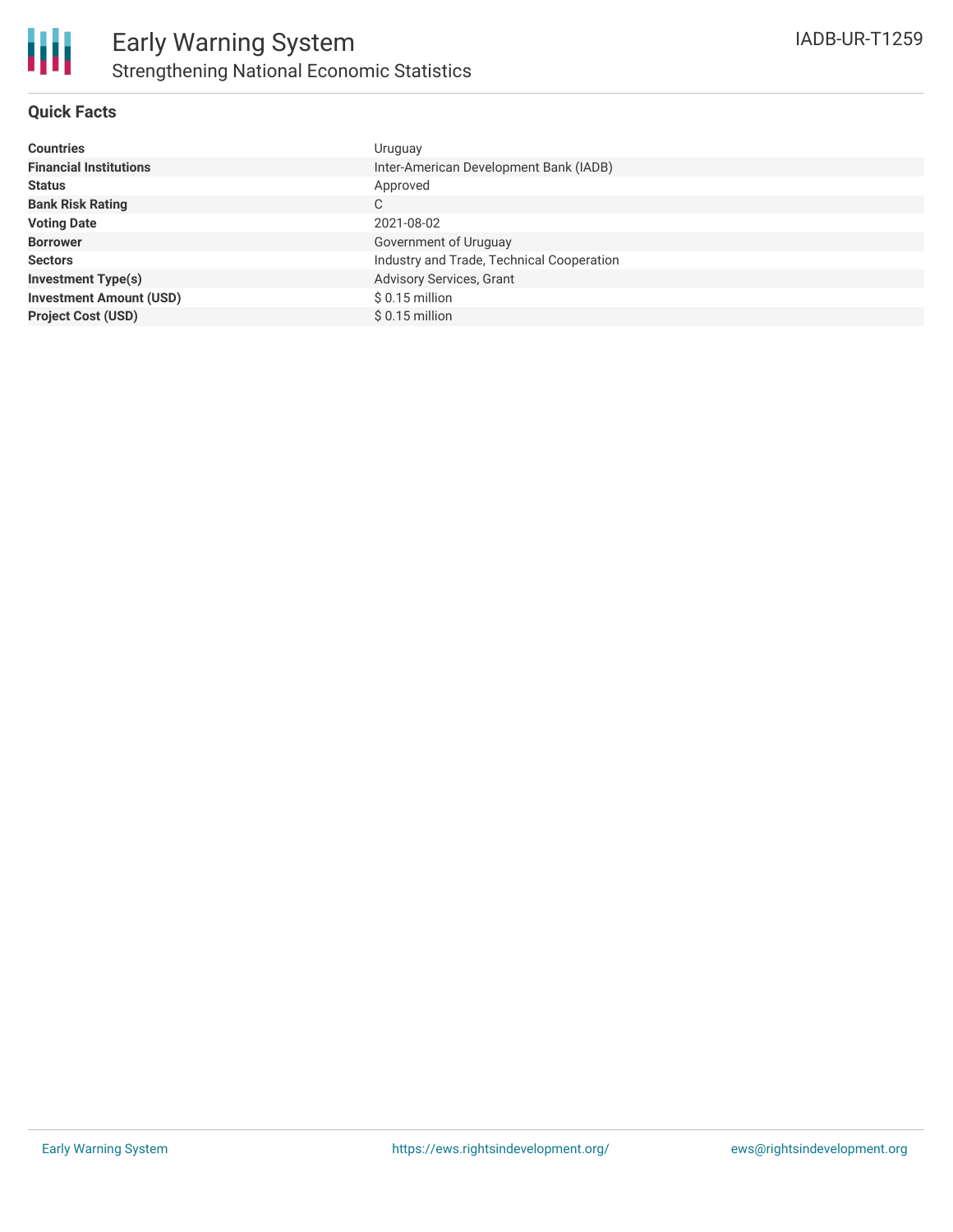

### **Project Description**

The general objective of the TC is to improve the predictive capacity and precision of economic statistics in Uruguay. The specific objectives will be: a) to support the improvement of the survey of business expectations with the inclusion of indicators of idle capacity in the country, b) assist the preparation of seasonally adjusted economic activity and labor market indicators, c) assist the preparation of underlying consumer price index indicators.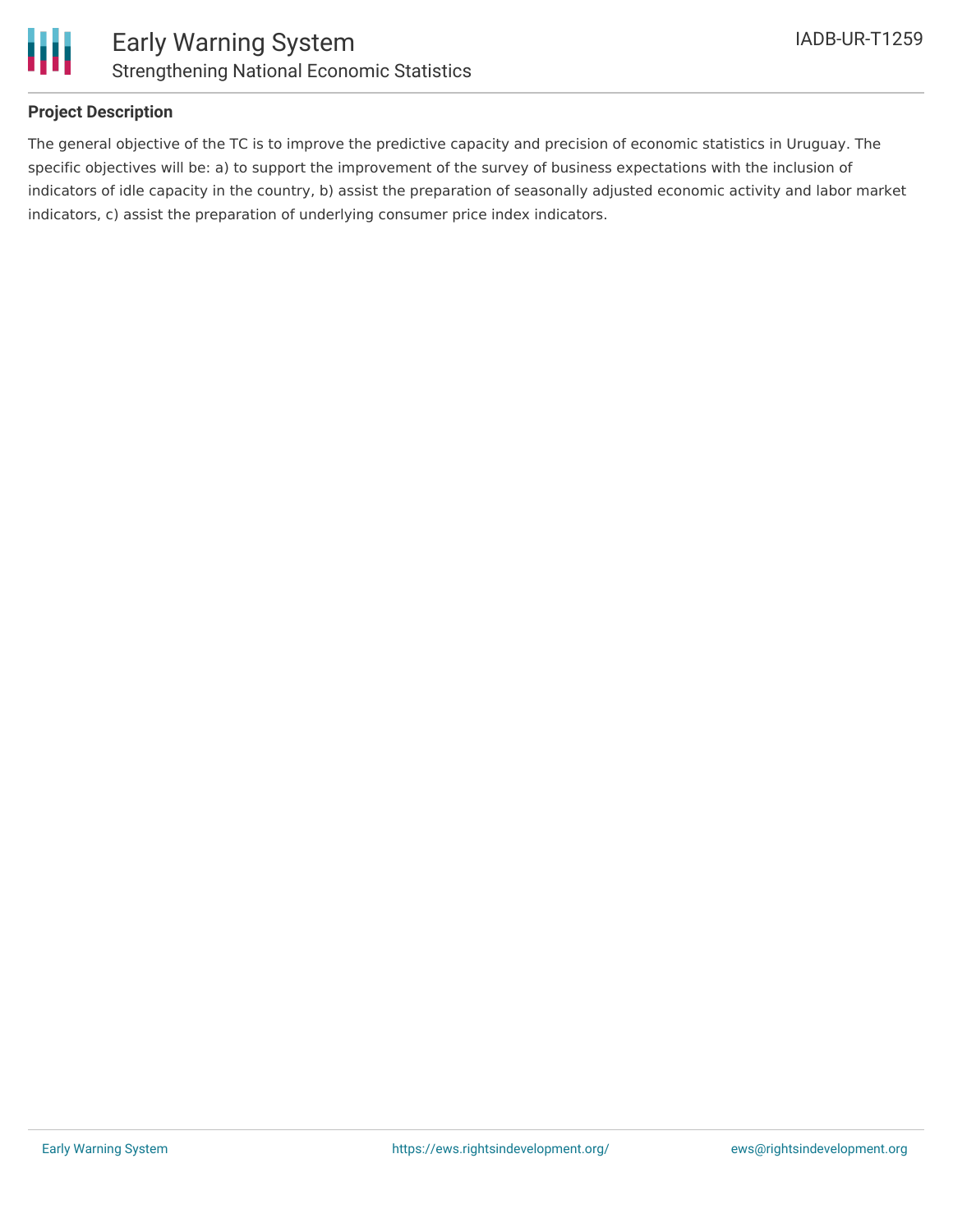

### Early Warning System Strengthening National Economic Statistics

### **Investment Description**

• Inter-American Development Bank (IADB)